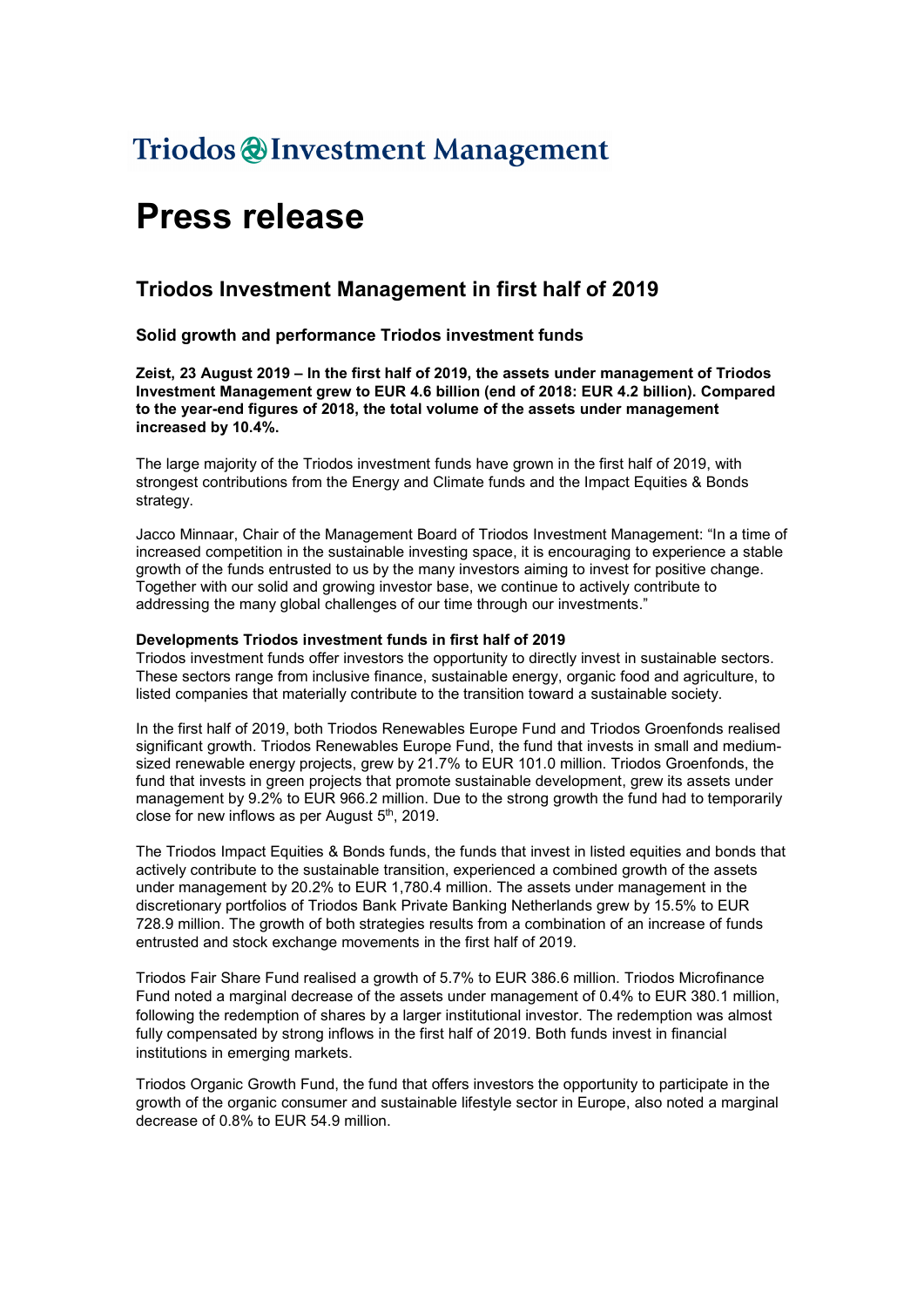The assets under management of Triodos Multi Impact Fund, the Triodos fund-of-funds, decreased by 3.3% to EUR 36.5 million.

During the first half of 2019, the net asset value of the SFRE Fund increased by 5.1% to USD 38.4 million. The SFRE Fund was launched in March 2015 by the Global Alliance for Banking on Values (GABV). It is the first global open-ended investment fund created to deploy long-term and mission aligned capital to values-based banks and is managed by Triodos Investment Management since January 2018.

#### Returns

Based on net asset value the performance as per the last trading date of June 2019 was:

| <b>Fund</b>                                               | 1-year  | 3-year  | 5-year |
|-----------------------------------------------------------|---------|---------|--------|
| Triodos Groenfonds*                                       | 2.7%    | 1.4%    | 1.8%   |
| Triodos Fair Share Fund**                                 | 3.7%    | $3.0\%$ | 3.4%   |
| Triodos Microfinance Fund (I-cap share class)             | 3.5%    | 3.2%    | 3.8%   |
| Triodos Organic Growth Fund (Q-dis share class)           | $-9.6%$ | 0.2%    | 1.3%   |
| Triodos Renewables Europe Fund (Z-cap share class)****    | 6.7%    | 4.6%    | 3.3%   |
| Triodos Global Equities Impact Fund (Z-dis share class)** | 12.6%   | 9.2%    | 9.4%   |
| Triodos Impact Mixed Fund - Neutral (Z-dis share class)** | 7.5%    | 4.1%    | 5.2%   |
| Triodos Pioneer Impact Fund (Z-cap share class)**         | 8.7%    | 6.5%    | 7.0%   |
| Triodos Euro Bond Impact Fund (Z-dis share class)**       | 4.2%    | 0.9%    | 2.0%   |
| Triodos Multi Impact Fund (Z-dis share class) ***         | 1.0%    | 0.9%    |        |
| SFRE Fund***** (A-USD share class)                        | 4.1%    | $-7.8%$ |        |

Return including reinvestment of dividends, excluding potential fiscal benefit for investors.

\*\* Return including reinvestment of dividends.

\*\*\* This fund was launched on 1 December 2015. The 5-year return is therefore not available.

\*\*\*\* Return including reinvestment of realised gains.

\*\*\*\*\* This fund was launched in March 2015. The 5-year return is therefore not available.

The Impact Equities & Bonds funds profited from the equity rally in the first quarter of 2019. Although the stock market performance in the second quarter of 2019 was more volatile, overall, the funds realised strong performance results in the first half of 2019.

Triodos Investment Management has taken on the fund management of SFRE Fund in 2018 and has since been able to lower the fund's operating expenses and to fully invest the committed capital, which is reflected in the fund's more recent returns.

Triodos Organic Growth Fund's negative return of -9.6% is mostly the result of negative shortterm portfolio performance. The performance in the longer term is expected to be in line with the fund's long-term projection.

The returns of the other funds were in line with expectations.

More detailed information on the financial performance of the above-mentioned funds is available through the fund's semi-annual reports, which will be published on 30 August 2019 via www.triodos-im.com.

#### About Triodos Investment Management

Triodos Investment Management connects a broad range of investors who want to make their money work for lasting, positive change with innovative entrepreneurs and sustainable